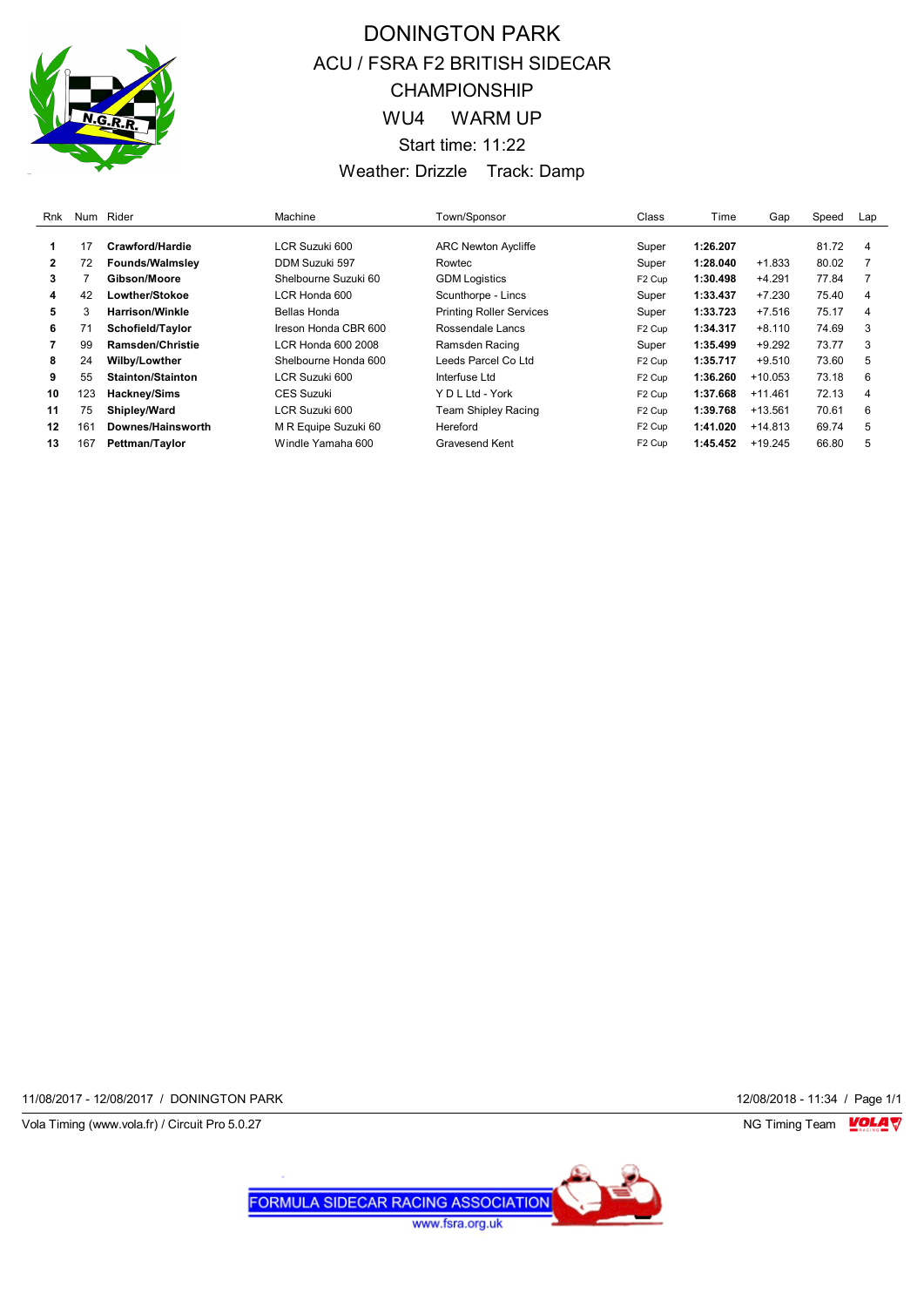

 Crawford/Hardie **START** 

 **1:28.217 1:26.207** 1:31.991

 Downes/Hainsworth START

> **1:41.020** 1:41.915 1:42.203 1:42.515

 Founds/Walmsley **START** 

> **1:30.682 1:28.040** 1:31.535 1:30.913 1:29.813 1:29.230

 $\overline{1}$ 

 $\overline{1}$ 

# DONINGTON PARK ACU / FSRA F2 BRITISH SIDECAR CHAMPIONSHIP WU4 WARM UP LAP TIMES

| Lap | Time     |  |  |
|-----|----------|--|--|
| 2   | 1:38.663 |  |  |
| 3   | 1:37.668 |  |  |
| Δ.  | 1:37.961 |  |  |
|     |          |  |  |

| <u>Harrison/Winkle</u> |          |  |  |  |
|------------------------|----------|--|--|--|
| START                  |          |  |  |  |
| 1                      |          |  |  |  |
| 2                      | 1:35.026 |  |  |  |
| 3                      | 1:34.409 |  |  |  |
| 1:33.723               |          |  |  |  |

| Lowther/Stokoe |          |  |  |  |  |
|----------------|----------|--|--|--|--|
| START          |          |  |  |  |  |
| 1              |          |  |  |  |  |
| 2              | 1:33.976 |  |  |  |  |
| 3              | 1:33.437 |  |  |  |  |
| 1:36 817       |          |  |  |  |  |

| Pettman/Taylor |          |  |  |  |
|----------------|----------|--|--|--|
| START          |          |  |  |  |
| 1              |          |  |  |  |
| 2<br>1:46.994  |          |  |  |  |
| 3              | 1:45.452 |  |  |  |
| 1:53.032<br>4  |          |  |  |  |
| 5<br>1:53.516  |          |  |  |  |

 Ramsden/Christie **START** 

 **1:38.401 1:35.499**

| Lap | Time         |
|-----|--------------|
|     | Shipley/Ward |
|     | <b>START</b> |
| 1   |              |
| 2   | 1:40.195     |
| 3   | 1:39.768     |
| 4   | 1:42 070     |
| 5   | 1.41 101     |
| 6   | 1:42.637     |

| <b>Stainton/Stainton</b>       |          |  |  |  |  |
|--------------------------------|----------|--|--|--|--|
|                                | START    |  |  |  |  |
| 1                              |          |  |  |  |  |
| 2<br>1:36.260                  |          |  |  |  |  |
| 3                              | 1:36 734 |  |  |  |  |
| 4                              | 1:42 093 |  |  |  |  |
| 5<br>1:41 883<br>1.40.339<br>հ |          |  |  |  |  |
|                                |          |  |  |  |  |

| Wilby/Lowther |              |  |  |  |  |  |
|---------------|--------------|--|--|--|--|--|
|               | <b>START</b> |  |  |  |  |  |
| 1             |              |  |  |  |  |  |
| 2             | 1:37.996     |  |  |  |  |  |
| 3             | 1:35.717     |  |  |  |  |  |
| 4             | 1:40.603     |  |  |  |  |  |
| 5             | 1.42 471     |  |  |  |  |  |

| Gibson/Moore  |          |  |  |  |  |
|---------------|----------|--|--|--|--|
| <b>START</b>  |          |  |  |  |  |
| 1             |          |  |  |  |  |
| 2             | 1:34.324 |  |  |  |  |
| 3<br>1:30.516 |          |  |  |  |  |
| 4             | 1:32 635 |  |  |  |  |
| 5             | 1:32.899 |  |  |  |  |
| 1:31.534<br>6 |          |  |  |  |  |
| 1:30.498<br>7 |          |  |  |  |  |
|               |          |  |  |  |  |

| Hacknev/Sims |  |  |  |  |
|--------------|--|--|--|--|
| <b>START</b> |  |  |  |  |
|              |  |  |  |  |

| Schofield/Taylor |          |  |  |  |
|------------------|----------|--|--|--|
| START            |          |  |  |  |
| 1                |          |  |  |  |
| 2                | 1:34.930 |  |  |  |
| 3                | 1:34.317 |  |  |  |

**FORMULA SIDECAR RACING ASSOCIATION** www.fsra.org.uk

## 11/08/2017 - 12/08/2017 / DONINGTON PARK 12/08/2018 - 11:34 / Page 1/1

Vola Timing (www.vola.fr) / Circuit Pro 5.0.27 NG Timing Team VOLA V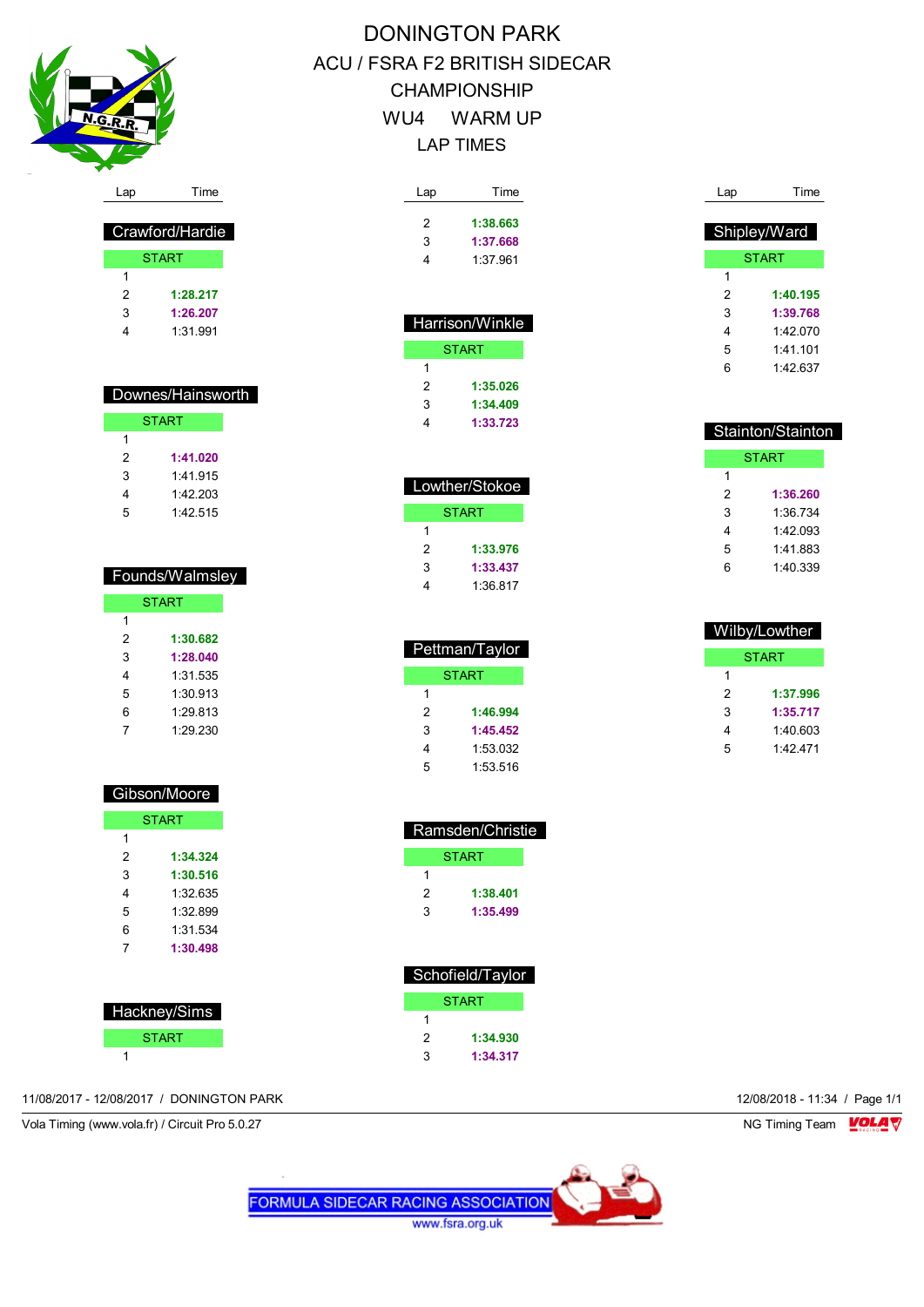

## DONINGTON PARK ACU / FSRA F2 BRITISH SIDECAR CHAMPIONSHIP RACE 15 STARTING GRID

12 Laps = 23.484 Km

| - Pole -          |     |        |     |                   |
|-------------------|-----|--------|-----|-------------------|
| Remnant/Tilley    | 95  | - 1 -  | 42  | Lowther/Stokoe    |
| Gibson/Moore      | 7   | $-2-$  | 99  | Ramsden/Christie  |
| Harrison/Winkle   | 3   | $-3-$  | 72  | Founds/Walmsley   |
| Russell/Parker    | 155 | 4.     | 15  | Morgan/Morgan     |
| Atkinson/Dawson   | 26  | - 5 -  | 117 | Schofield/Pettman |
| Stainton/Stainton | 55  | - 6 -  | 41  | Riley/Haynes      |
| Hackney/Sims      | 123 | -7-    | 75  | Shipley/Ward      |
| Wilby/Lowther     | 24  | $-8-$  | 161 | Downes/Hainsworth |
| Pettman/Taylor    | 167 | $-9-$  | 33  | Hegarty/Neave     |
| Crawford/Hardie   | 17  | $-10-$ | 8   | Llara/Lace        |
| Dukes/Moralee     | 31  | - 11   | 71  | Schofield/Taylor  |

11/08/2017 - 12/08/2017 / DONINGTON PARK 12/08/2018 - 11:35 / Page 1/1

Vola Timing (www.vola.fr) / Circuit Pro 5.0.27 NG Timing Team Museum of the Superior Studies of the Superior Studies of the Superior Studies of the Superior Studies of the Superior Studies of the Superior Studies of the Su

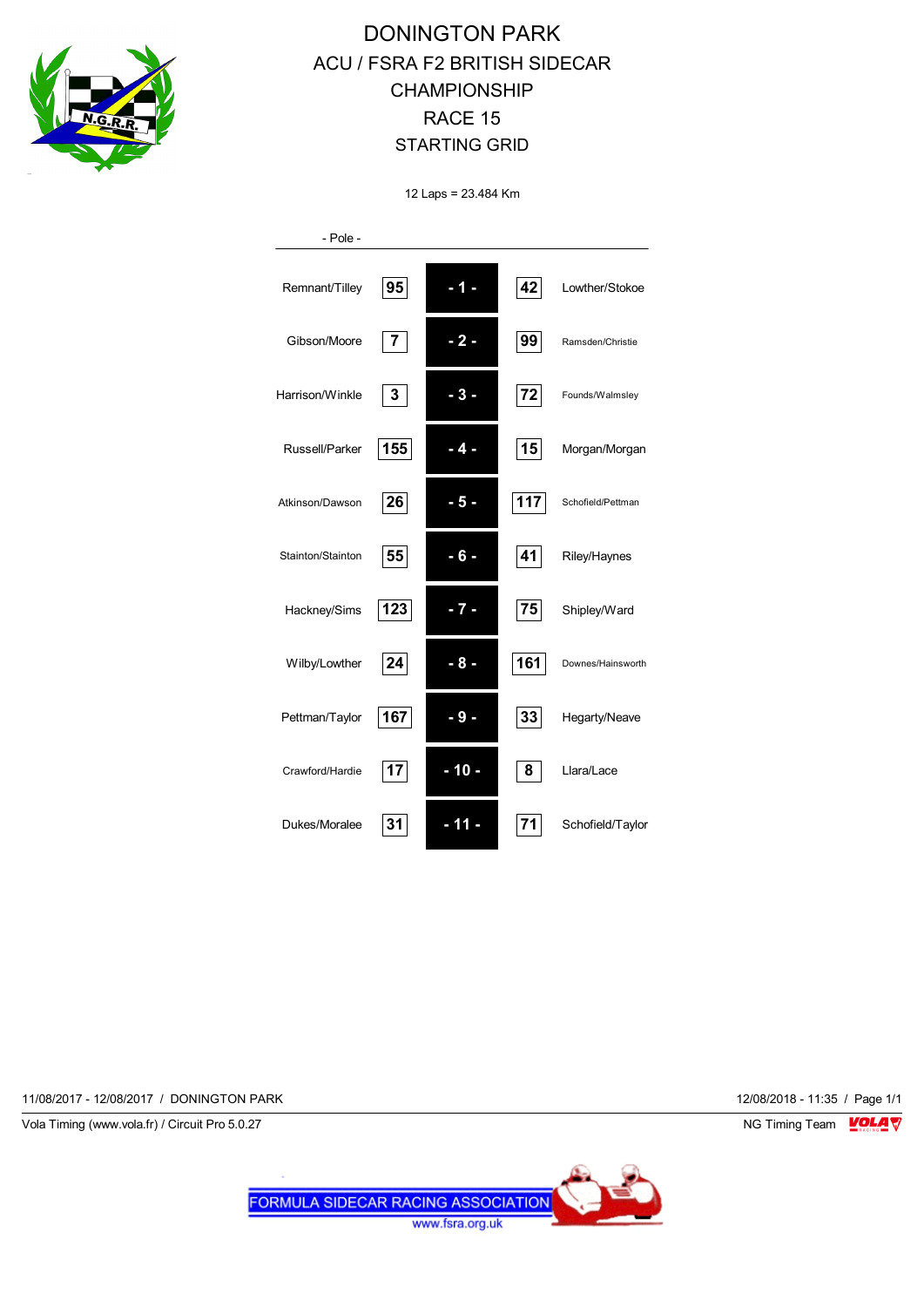

## DONINGTON PARK ACU / FSRA F2 BRITISH SIDECAR CHAMPIONSHIP RACE 15 Start time: 15:15 Distance: 25.445 miles Weather: Cloudy Track: Dry

| Rnk            |     | Num Rider                               | Machine                   | Class | Town/Sponsor                    | Laps | Time              | Gap        | Average | <b>B.Lap</b> | Speed |
|----------------|-----|-----------------------------------------|---------------------------|-------|---------------------------------|------|-------------------|------------|---------|--------------|-------|
|                |     |                                         |                           |       |                                 |      |                   |            |         |              |       |
| Super          |     |                                         |                           |       |                                 |      |                   |            |         |              |       |
| 1              | 72  | Founds/Walmsley                         | DDM Suzuki 597            | Super | Rowtec                          | 12   | 15:33.461         |            | 90.56   | 1:15.210     | 93.67 |
| $\overline{2}$ | 17  | Crawford/Hardie                         | LCR Suzuki 600            | Super | <b>ARC Newton Aycliffe</b>      | 12   | 15:44.352         | $+10.891$  | 89.52   | 1:15.453     | 93.37 |
| 3              | 42  | Lowther/Stokoe                          | LCR Honda 600             | Super | Scunthorpe - Lincs              | 12   | 16:05.218         | $+31.757$  | 87.58   | 1:18.272     | 90.00 |
| 4              | 3   | <b>Harrison/Winkle</b>                  | <b>Bellas Honda</b>       | Super | <b>Printing Roller Services</b> | 12   | 16:13.703 +40.242 |            | 86.82   | 1:17.649     | 90.73 |
|                |     | Best lap: 72 Founds/Walmsley - 1:15.210 |                           |       |                                 |      |                   |            |         |              |       |
| <b>DNFs</b>    |     |                                         |                           |       |                                 |      |                   |            |         |              |       |
|                | 99  | Ramsden/Christie                        | <b>LCR Honda 600 2008</b> | Super | Ramsden Racing                  |      |                   | $+12$ Laps |         |              |       |
|                |     |                                         |                           |       |                                 |      |                   |            |         |              |       |
|                |     |                                         |                           |       |                                 |      |                   |            |         |              |       |
| F2 Cup         |     |                                         |                           |       |                                 |      |                   |            |         |              |       |
| 1              | 15  | Morgan/Morgan                           | LCR <sub>R6</sub>         |       | F2 Cup W H Gittins & Sons       | 12   | 16:33.595         |            | 85.08   | 1:20.187     | 87.85 |
| $\overline{2}$ | 117 | Schofield/Pettman/Nixs                  | Windle Suzuki 600         |       | F2 Cup Witch eLiquid            | 12   | 16:49.795         | $+16.200$  | 83.72   | 1:21.617     | 86.32 |
| 3              | 55  | <b>Stainton/Stainton</b>                | LCR Suzuki 600            |       | F2 Cup Interfuse Ltd            | 12   | 16:54.562         | $+20.967$  | 83.32   | 1:20.551     | 87.46 |
| 4              | 8   | Llara/Lace                              | DDM Suzuki 600            |       | F2 Cup Powerhouse Derby         | 12   | 16:54.670         | $+21.075$  | 83.32   | 1:21.018     | 86.95 |
| 5              | 71  | Schofield/Taylor                        | Ireson Honda CBR 600      |       | F2 Cup Rossendale Lancs         | 12   | 16:54.965         | $+21.370$  | 83.29   | 1:21.910     | 86.01 |
| 6              | 123 | Hackney/Sims                            | <b>CES Suzuki</b>         |       | F2 Cup Y D L Ltd - York         | 11   | 15:40.218         | $+1$ Lap   | 82.42   | 1:21.971     | 85.94 |
| 7              | 95  | Remnant/Tilley                          | Lumley Kawasaki           |       | F2 Cup SRP Racetech             | 11   | 15:40.968         | $+1$ Lap   | 82.35   | 1:20.205     | 87.83 |
| 8              | 75  | Shipley/Ward                            | LCR Suzuki 600            |       | F2 Cup Team Shipley Racing      | 11   | 15:48.216         | $+1$ Lap   | 81.72   | 1:23.093     | 84.78 |
| 9              | 24  | Wilby/Lowther                           | Shelbourne Honda 600      |       | F2 Cup Leeds Parcel Co Ltd      | 11   | 16:19.462         | $+1$ Lap   | 79.12   | 1:26.362     | 81.57 |
| 10             | 161 | Downes/Hainsworth                       | M R Equipe Suzuki 60      |       | F2 Cup Hereford                 | 11   | 16:29.188         | $+1$ Lap   | 78.34   | 1:26.597     | 81.35 |
| 11             | 167 | Pettman/Taylor                          | Windle Yamaha 600         |       | F2 Cup Gravesend Kent           | 10   | 15:50.771         | +2 Laps    | 74.09   | 1:30.789     | 77.59 |
|                |     | Best lap: 15 Morgan/Morgan - 1:20.187   |                           |       |                                 |      |                   |            |         |              |       |
| <b>DNFs</b>    |     |                                         |                           |       |                                 |      |                   |            |         |              |       |
|                |     | Gibson/Moore                            | Shelbourne Suzuki 60      |       | F2 Cup GDM Logistics            |      |                   | $+12$ Laps |         |              |       |
|                | 41  | <b>Riley/Haynes</b>                     | <b>MRE</b>                |       | F2 Cup Somerset                 |      |                   | $+12$ Laps |         | 1:25.017     | 82.86 |
|                |     |                                         |                           |       |                                 |      |                   |            |         |              |       |

**Super - 92.5% of WINNER'S AVERAGE RACE SPEED - 86.64 mph F2 Cup - 92.5% of WINNER'S AVERAGE RACE SPEED - 81.26 mph**

11/08/2017 - 12/08/2017 / DONINGTON PARK 12/08/2018 - 16:20 / Page 1/1



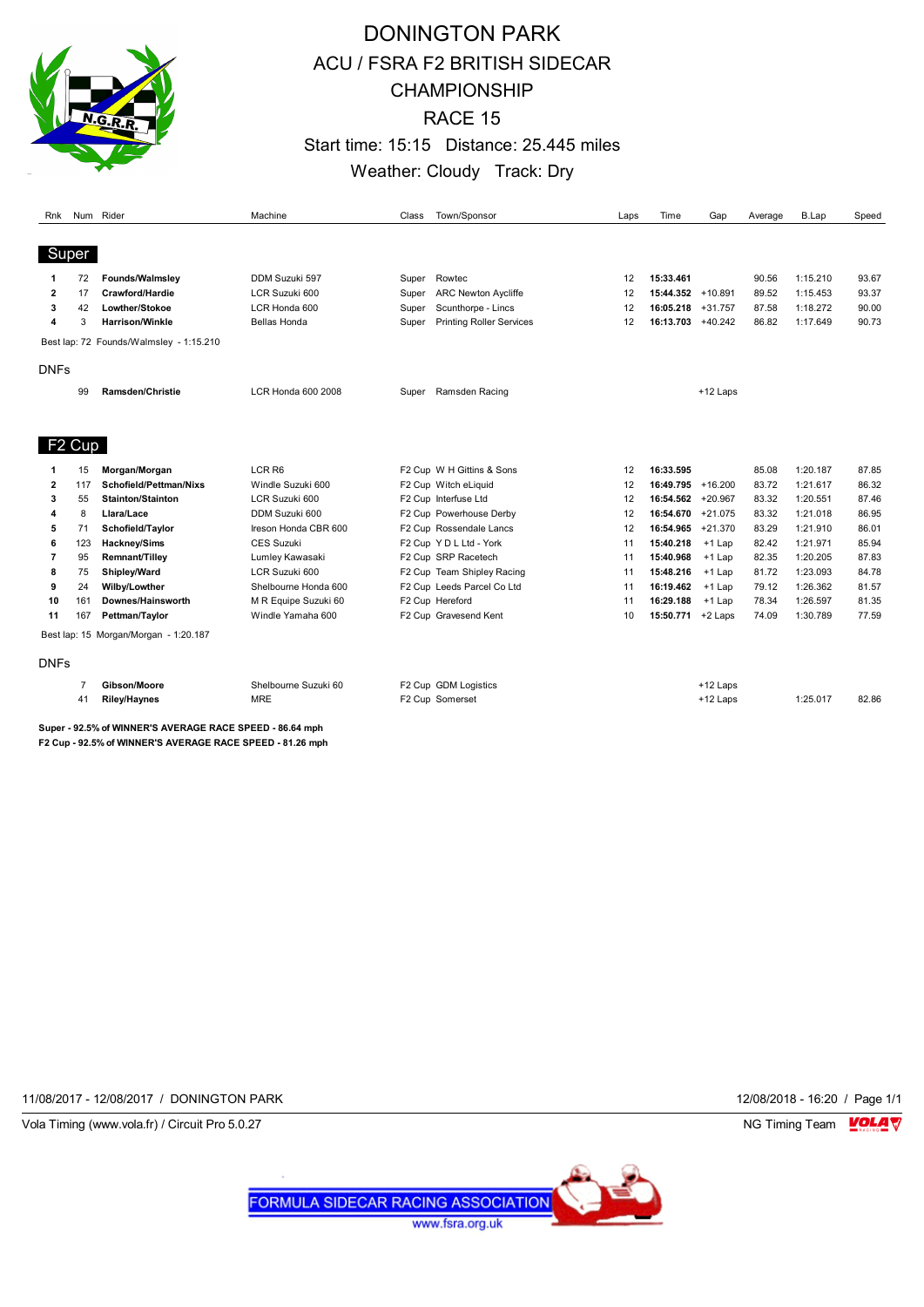

Crawford/Hardie

**START** 

 **1:21.913 1:18.529 1:16.564 1:15.453** 1:16.598 1:15.797 1:16.475 1:16.618 1:17.385 1:17.486 1:19.112

Downes/Hainsworth

**START** 

 **1:28.293 1:27.328** 1:31.127 1:31.837 **1:26.597** 1:32.914 1:27.996 1:27.370 1:26.909 1:27.650

Founds/Walmsley

**START** 

 **1:21.714 1:18.807 1:17.429 1:16.053** 1:16.580

## DONINGTON PARK ACU / FSRA F2 BRITISH SIDECAR CHAMPIONSHIP RACE 15 LAP TIMES

| Lap | Time     |  |
|-----|----------|--|
|     |          |  |
| 8   | 1:15 649 |  |
| 9   | 1:15.253 |  |
| 10  | 1:15.210 |  |
| 11  | 1:16.559 |  |
| 12  | 1:15.446 |  |
|     |          |  |

Gibson/Moore

**START** 

Hackney/Sims

 $\overline{1}$ 

**START** 

 **1:28.925 1:25.323 1:23.845 1:23.253** 1:23.388 1:24.235 **1:21.971** 1:22.531 1:24.632 1:22.382

Harrison/Winkle

START

 **1:25.886 1:21.135 1:19.304 1:17.880** 1:18.072 **1:17.699** 1:18.253 **1:17.649** 1:17.853

| Lap | Time     |
|-----|----------|
| 11  | 1.17778  |
| 12  | 1:19.495 |

### Llara/Lace

|    | <b>START</b> |
|----|--------------|
| 1  |              |
| 2  | 1:27.754     |
| 3  | 1:24.514     |
| 4  | 1:23.240     |
| 5  | 1:21.461     |
| 6  | 1:21778      |
| 7  | 1:21.683     |
| 8  | 1:21.078     |
| 9  | 1:21.018     |
| 10 | 1:22.145     |
| 11 | 1:22.100     |
| 12 | 1:25.245     |

### Lowther/Stokoe

|    | <b>START</b> |
|----|--------------|
| 1  |              |
| 2  | 1:23.971     |
| 3  | 1:21.097     |
| 4  | 1:19.287     |
| 5  | 1:19.102     |
| 6  | 1:18.272     |
| 7  | 1:18.566     |
| 8  | 1.18662      |
| 9  | 1:18.923     |
| 10 | 1.18 676     |
| 11 | 1.19215      |
| 12 | 1.19.347     |
|    |              |



| . |  |
|---|--|
|   |  |

**1:15.419**

11/08/2017 - 12/08/2017 / DONINGTON PARK 12/08/2018 - 15:37 / Page 1/2

Vola Timing (www.vola.fr) / Circuit Pro 5.0.27 NG Timing Team NG Timing Team NG Timing Team NG Timing Team NG

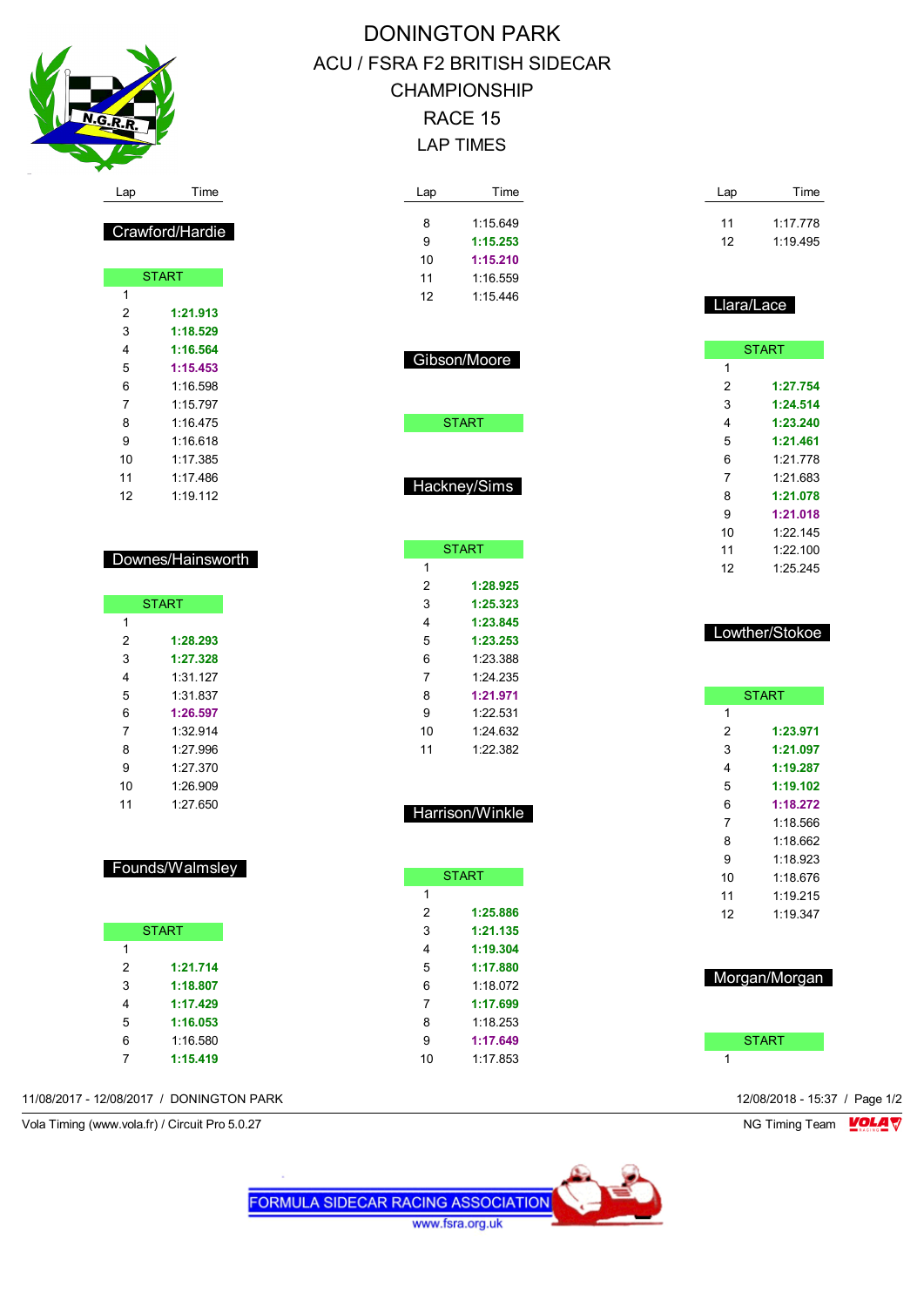DONINGTON PARK ACU / FSRA F2 BRITISH SIDECAR CHAMPIONSHIP RACE 15 LAP TIMES

| Lap | Time     |
|-----|----------|
| 2   | 1:27.166 |
| 3   | 1:23.163 |
| 4   | 1:21.292 |
| 5   | 1:20.203 |
| 6   | 1:20.622 |
| 7   | 1:20.187 |
| 8   | 1.20.503 |
| 9   | 1.20.299 |
| 10  | 1:20.799 |
| 11  | 1.20.390 |
| 12  | 1.2093   |

### Pettman/Taylor

Г

|    | <b>START</b> |
|----|--------------|
| 1  |              |
| 2  | 1:38.361     |
| 3  | 1:35.254     |
| 4  | 1:32.277     |
| 5  | 1:30.789     |
| 6  | 1:32 283     |
| 7  | 1:31.593     |
| 8  | 1:33.359     |
| 9  | 1:34 956     |
| 10 | 1:33.072     |

### Ramsden/Christie

| <b>START</b> |
|--------------|
|--------------|

### Remnant/Tilley

|              | <b>START</b> |  |  |  |
|--------------|--------------|--|--|--|
| 1            |              |  |  |  |
| 2            | 1:28.865     |  |  |  |
| 3            | 1:24.237     |  |  |  |
| 4            | 1:22.969     |  |  |  |
| 5            | 1:21.104     |  |  |  |
| 6            | 1:20.525     |  |  |  |
| 7            | 1:38.938     |  |  |  |
| 8            | 1.20 534     |  |  |  |
| 9            | 1.21.818     |  |  |  |
| 10           | 1:20.205     |  |  |  |
| 11           | 1:21.595     |  |  |  |
|              |              |  |  |  |
|              |              |  |  |  |
|              |              |  |  |  |
| Riley/Haynes |              |  |  |  |

| Lap | Time         |
|-----|--------------|
|     |              |
|     | <b>START</b> |
| 1   |              |
| 2   | 1:28.105     |
| 3   | 1:26.052     |
| 4   | 1:25.017     |
| 5   | 1.28866      |

### Schofield/Pettman/Nixs

| <b>START</b>   |  |
|----------------|--|
| 1              |  |
| 2<br>1:27.470  |  |
| 3<br>1:24.145  |  |
| 4<br>1:22.161  |  |
| 5<br>1:22.038  |  |
| 6<br>1.22 174  |  |
| 7<br>1.22 759  |  |
| 8<br>1:21.617  |  |
| 9<br>1.22.291  |  |
| 10<br>1.21 755 |  |
| 11<br>1:21 833 |  |
| 1.22 422<br>12 |  |

| Schofield/Taylor |
|------------------|
|                  |
|                  |

|    | <b>START</b> |
|----|--------------|
| 1  |              |
| 2  | 1:25.090     |
| 3  | 1:24.482     |
| 4  | 1:23.472     |
| 5  | 1:22.503     |
| 6  | 1.22 639     |
| 7  | 1.24 011     |
| 8  | 1:23 033     |
| 9  | 1:21.910     |
| 10 | 1.22.993     |
| 11 | 1:23.339     |
| 12 | 1:23.838     |

| Shipley/Ward |
|--------------|
|              |

|   | <b>START</b> |
|---|--------------|
| 1 |              |
| 2 | 1:27.919     |
| 3 | 1:25.133     |
| 4 | 1:23.263     |
| 5 | 1.24091      |
| 6 | 1:24 258     |
| 7 | 1:24.965     |
| 8 | 1:23.093     |

| Lap | Time     |
|-----|----------|
| 9   | 1.23.390 |
| 10  | 1.24 085 |
| 11  | 1.24 488 |

#### Stainton/Stainton

|    | <b>START</b> |
|----|--------------|
| 1  |              |
| 2  | 1:28.239     |
| 3  | 1:24.610     |
| 4  | 1:23.260     |
| 5  | 1.23419      |
| 6  | 1:21.753     |
| 7  | 1.22.519     |
| 8  | 1:21.196     |
| 9  | 1.21.271     |
| 10 | 1:20.838     |
| 11 | 1:20.551     |
| 12 | 1:23.236     |
|    |              |

#### Wilby/Lowther

|    | <b>START</b> |
|----|--------------|
| 1  |              |
| 2  | 1:29.276     |
| 3  | 1:26.494     |
| 4  | 1:26.362     |
| 5  | 1:31.370     |
| 6  | 1.27 376     |
| 7  | 1.26 452     |
| 8  | 1.26477      |
| 9  | 1.27 488     |
| 10 | 1:27.052     |
| 11 | 1.26815      |
|    |              |

11/08/2017 - 12/08/2017 / DONINGTON PARK